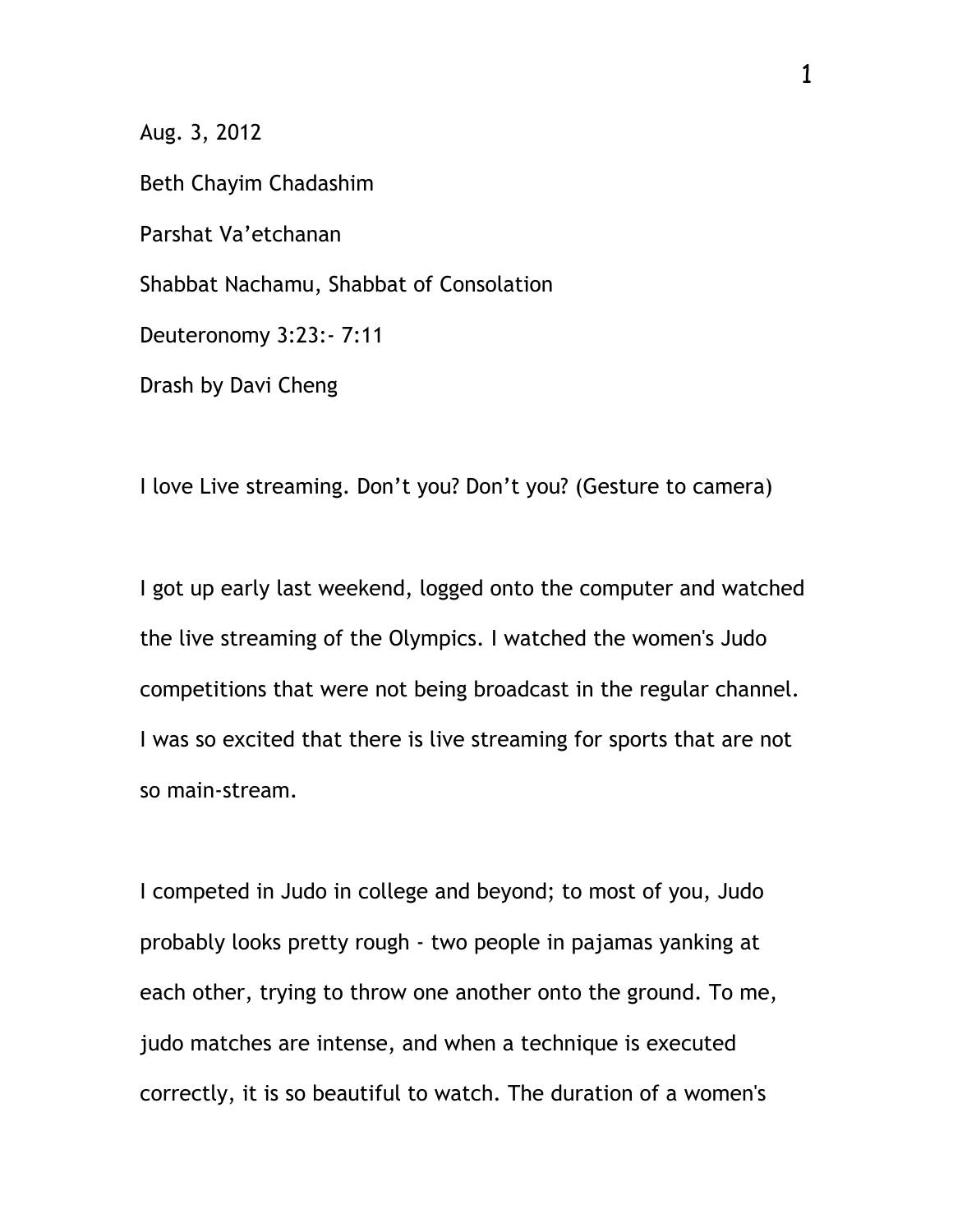judo match is just four minutes, and all that hard work and training for the athlete can end in a split second. (I know - I have been there – on the ground). I can't help but feel the nervousness of the athletes. Right before each match, the competitors would stand there with their coaches behind them, talking non-stop into their ears. I could only imagine what they were saying. I'm not even sure if the Judoka heard a word of what was being said, they were so focused, and ready to compete, waiting for their names to be called. This image somehow reminded me of a scene from this week's Torah portion.

Each year at Shabbat Nachamu, the Shabbat of Consolation, we read from the Torah portion Va'etchanan. This portion continues from last week's where the Children of Israel were at the edge of Jordon ready to cross over. Moses has been talking to them nonstop, giving instructions and re-telling of stories from the past 40 years.

Moses told the Children of Israel that he had pleaded with God to let him into the Promised Land, "Pray let me cross over that I may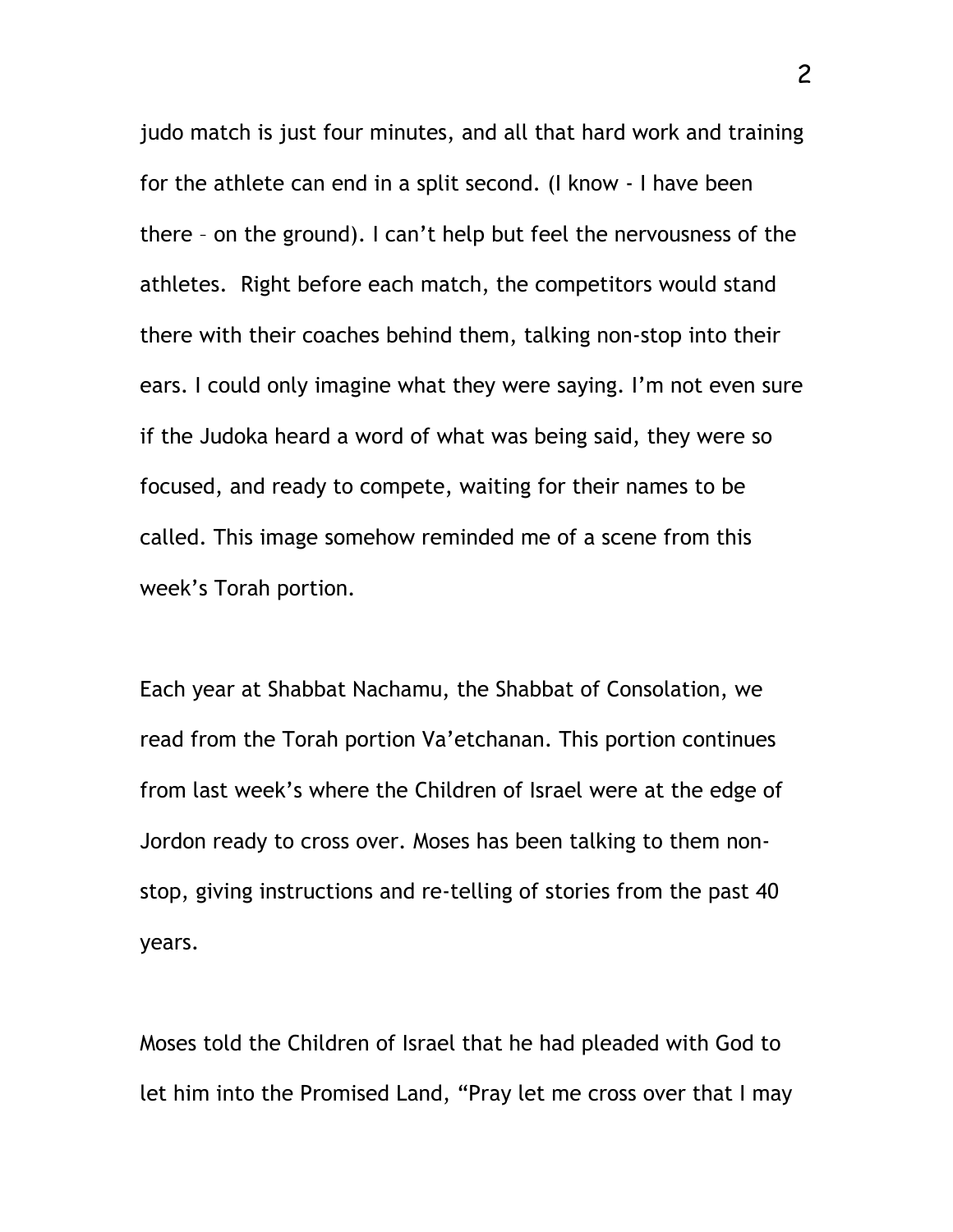see the good land that is in the country across the Jordan!" (Deuteronomy 3:25) But God denied his request, God said, "Enough for you! Do not speak to me any more again about this matter!" (Deuteronomy 3:26) Instead, God commanded Moses to go up to the top of the mountain, to see with his own eyes the land that he is NOT to enter. (Deuteronomy 3:27)

I always wonder why we read this portion on this Shabbat. For me, it is not very comforting at all that Moses was banned from the Promised Land. Moses, now sounding desperate to me, continued with his instructions to a group of new generation that doesn't even share his experience, and may not even relate to what he was saying, "O Israel, hearken to the laws and the regulations that I am teaching you to observe, in order that you may live…"

(Deuteronomy 4:1)

"Take you care, take exceeding care for yourselves – remember your covenant with God". Moses then repeated the Ten Commandments and bla, bla bla, you get the idea.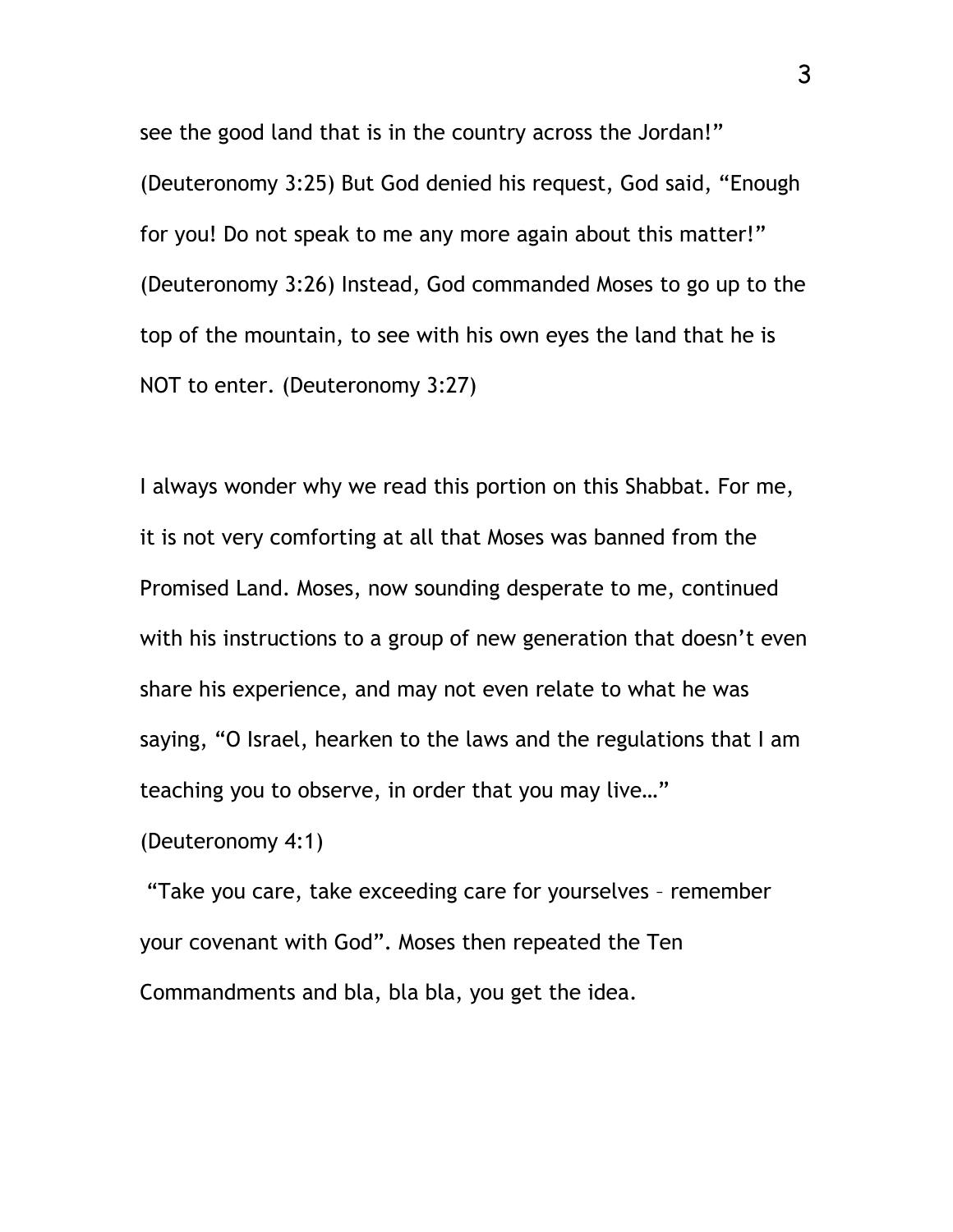However, after watching the Olympic Judo matches, I somehow changed the way I felt about this portion. The Judo coach who was talking non-stop was merely trying to comfort and calm her athlete, giving her instructions to survive her match, telling her that she will do well. Moses, like the coach, was giving instructions in hope to calm the Children of Israel who were about to embark on a journey to the unknown. Moses was merely trying to comfort them and ensure them that things are going to be ok, even without him…that God had already planned out the land for them, and these instructions will ensure their survival so that they can receive the land and live in it.

On the other hand, God was merely trying to comfort Moses, by live streaming, yes, live streaming - the images of the Promised Land for Moses to see on the top of the mountain, so that Moses, without physically entering the land, still gets to enjoy it --- Kind of like our BCC live broadcast.

So there is a lot of comforting going on in this portion: Moses was comforted by God, and the Children of Israel were comforted by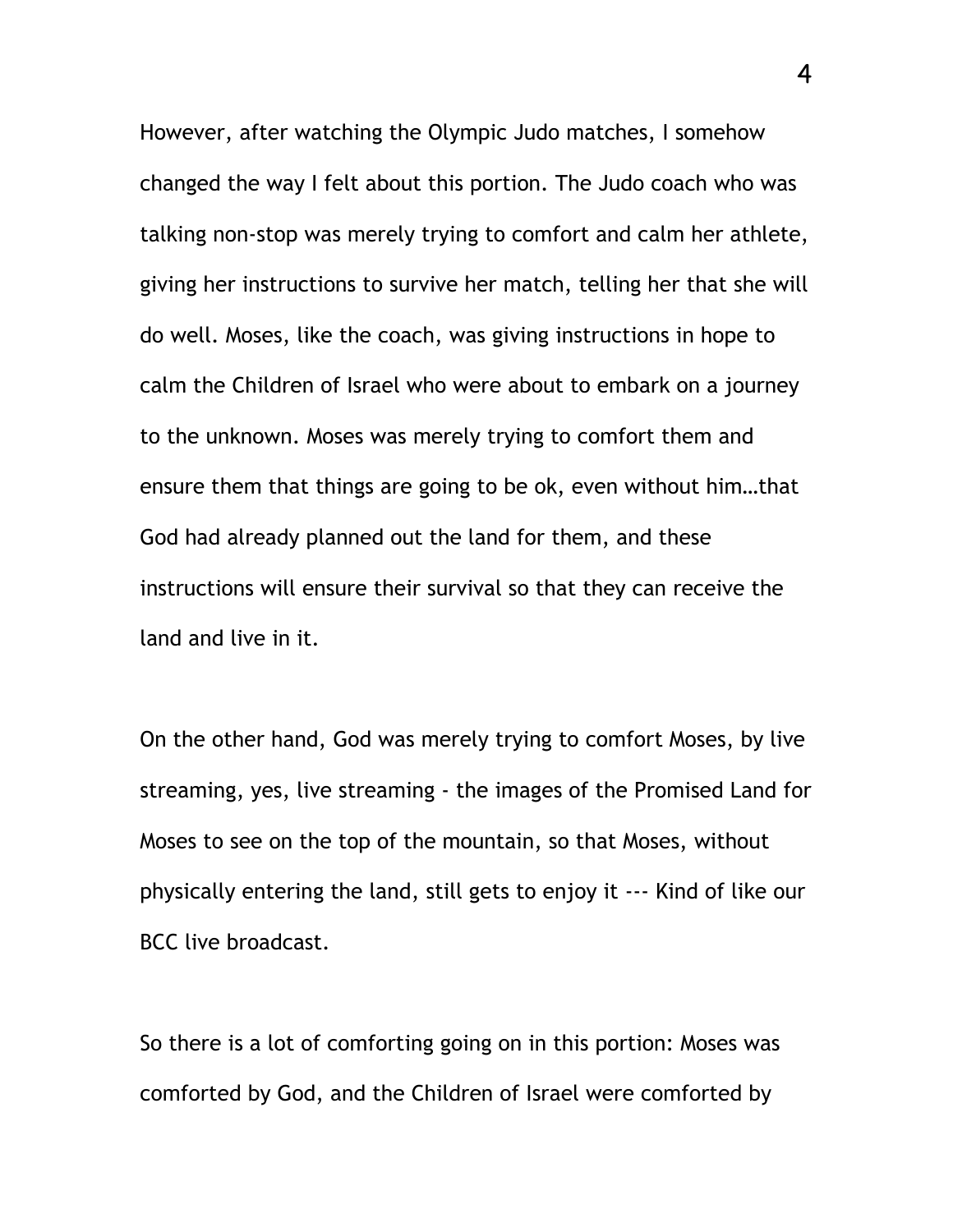Moses, and Moses must feel comforted that he took care of his wishes, his will before he died.

So what did I learn from watching Judo and reading this portion? I learned that our lives too, are delicate and filled with the unknown. I know that my life can end in a split second just like the Judo match. Am I ready for it when it comes? Will I have time like Moses to recount and make plans?

Since this is the Shabbat of Comfort, I want to bring up something that BCC has that some of you may not know about. The L'Chayim Legacy Circle. This is a group made up of BCC members who have left a bequest to BCC in their will. Bracha and I are a part this circle. BCC has been such a comforting place for us that this is only a small gift from us in return. It gives us comfort to know that we are contributing to BCC's Legacy even when we are gone, to know that we are helping to keep BCC alive, for that someone in the future, who may stumble upon BCC in need of comforting just as we did. If you are interested to be a part of the L'Chayim Legacy Circle, stay tuned, there will be more information in next month's G'vanim.

5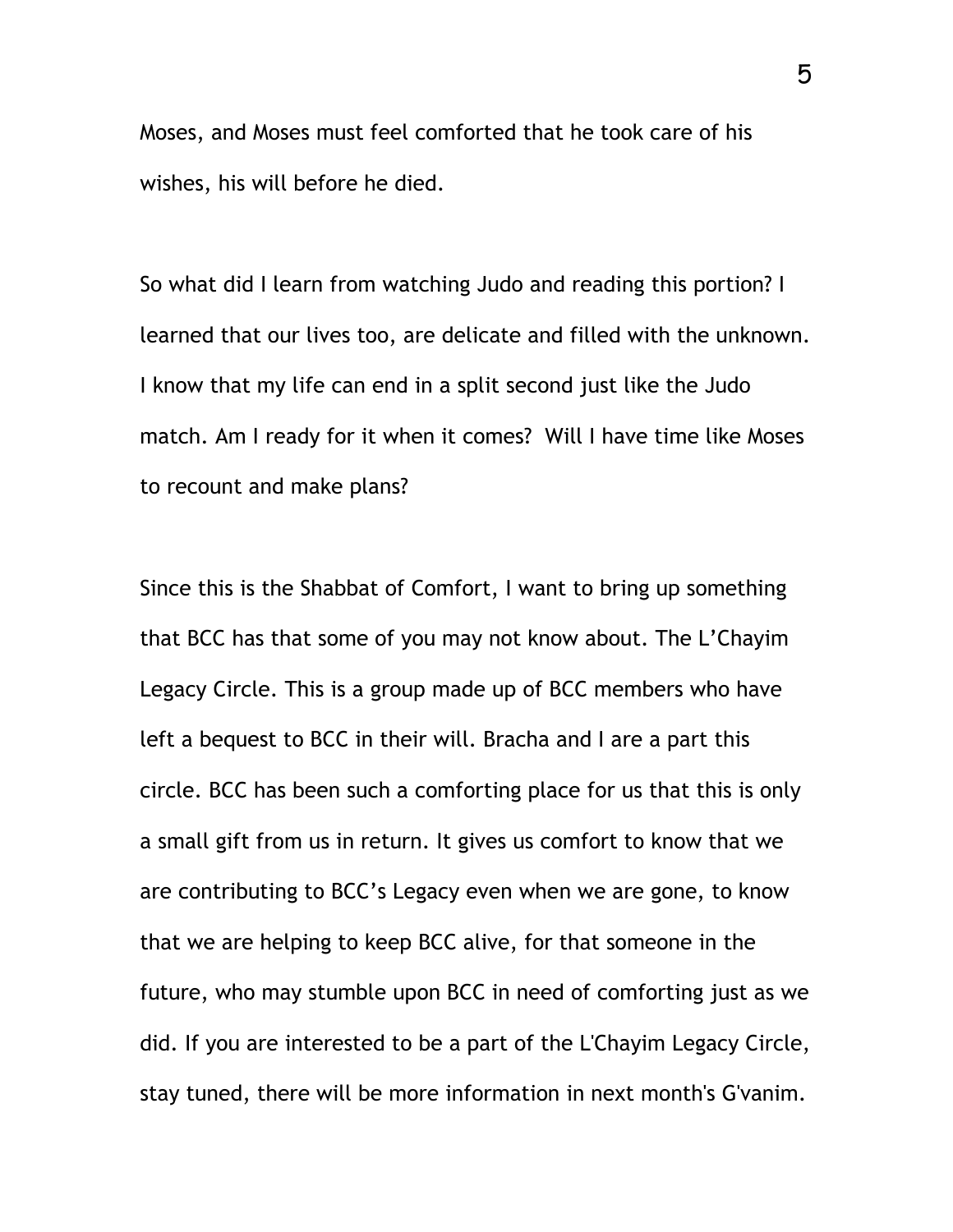Now back to the women's Judo. It was really comforting for me to learn recently, that one of my Judo instructors; she is like the Moses of women Judo, sensei Fukuda, has finally won her battle in sexism. She was finally being acknowledged officially, as the highest ranking woman judoka in the world, and received her  $10<sup>th</sup>$ degree black belt. She was 98 (for a long time women cannot move beyond 5th degree black belt) and last weekend, she taught a class in San Francisco at age 99. And in the news this morning, some of you might already heard – 16 years old ( I know I am mispronouncing her name ) Wojdan Shaherkhani became the first Saudi Arabian woman ever to participate in the Olympic. It doesn't matter that her match only lasted 82 seconds, and that this was her very first competition, and she is not even a black belt. After she lost her match, she received a standing ovation from the crowd for her courage. She has opened the door and gave hope to a new generation of women athletes in countries that still do not allow females to compete in public.

May all of you find comfort here tonight among your friends at BCC. And for those of you who are live streaming, may you be comforted